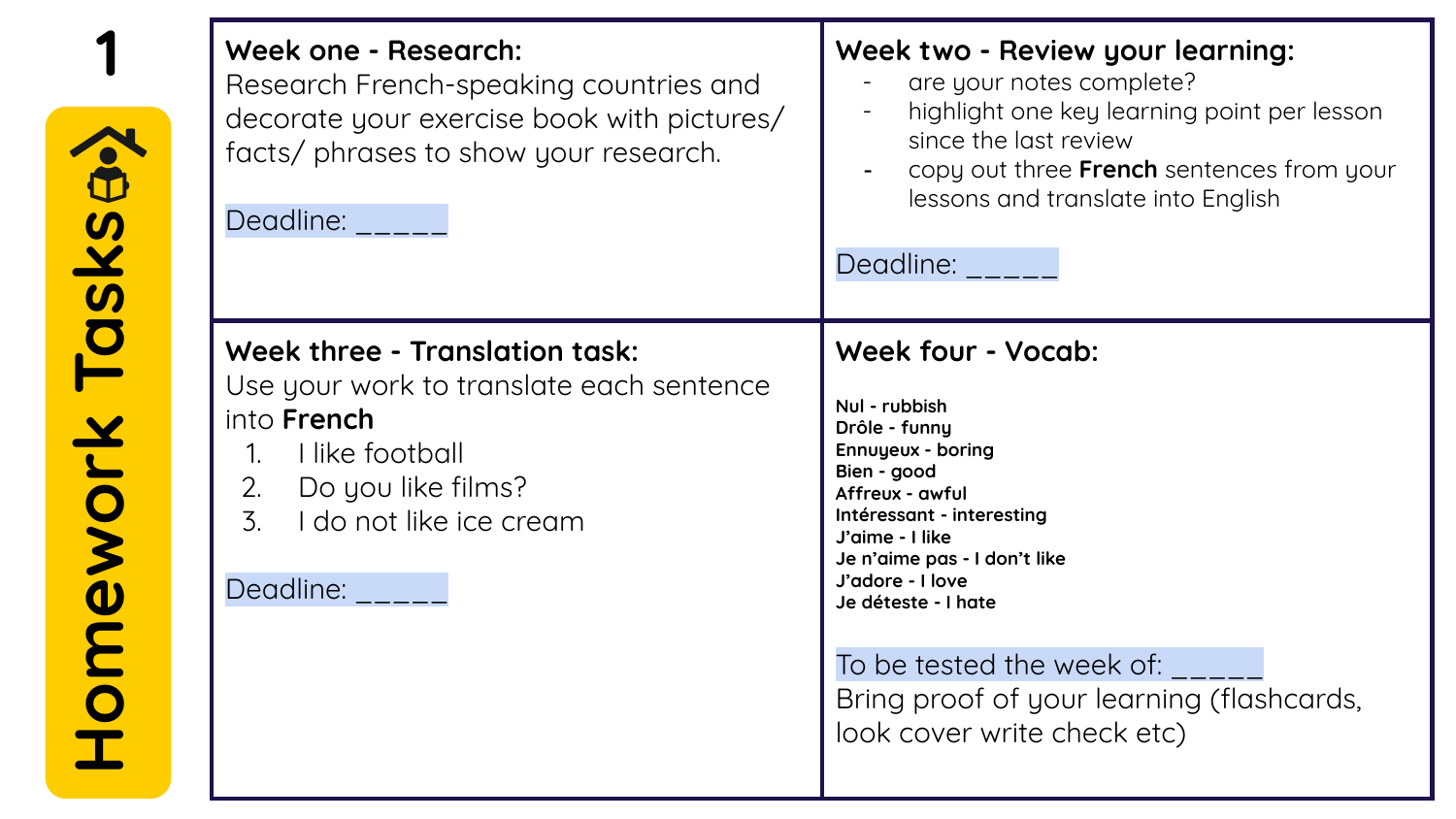| Week one - Research:<br>Can you find out some really common<br>French first names and surnames?<br>What would YOUR French name be if you<br>could choose?<br>Deadline:                                    | Week two - Review your learning:<br>are your notes complete?<br>highlight one key learning point per lesson<br>since the last review<br>copy out three French sentences from your<br>lessons and translate into English<br>Deadline:                                                                    |
|-----------------------------------------------------------------------------------------------------------------------------------------------------------------------------------------------------------|---------------------------------------------------------------------------------------------------------------------------------------------------------------------------------------------------------------------------------------------------------------------------------------------------------|
| Week three - Translation task:<br>Use your work to translate each sentence<br>into <b>French</b><br>I have brown eyes<br>1.<br>What <b>are</b> you like?<br>2.<br>3.<br>I am funny and happy<br>Deadline: | Week four - Vocab:<br>Dans ma famille, il y a - in my family there is<br>J'ai - I have<br>Je suis - I am<br>Timide - shy<br>Sympa - nice<br>intelligent(e) - intelligent<br>bavard(e) - chatty<br>gourmand(e) - greedy<br>marrant(e) - funny<br>paresseux/paresseuse - lazy<br>heureux/heureuse - happy |
|                                                                                                                                                                                                           | To be tested the week of:<br>Bring proof of your learning (flashcards, look<br>cover write check etc)                                                                                                                                                                                                   |